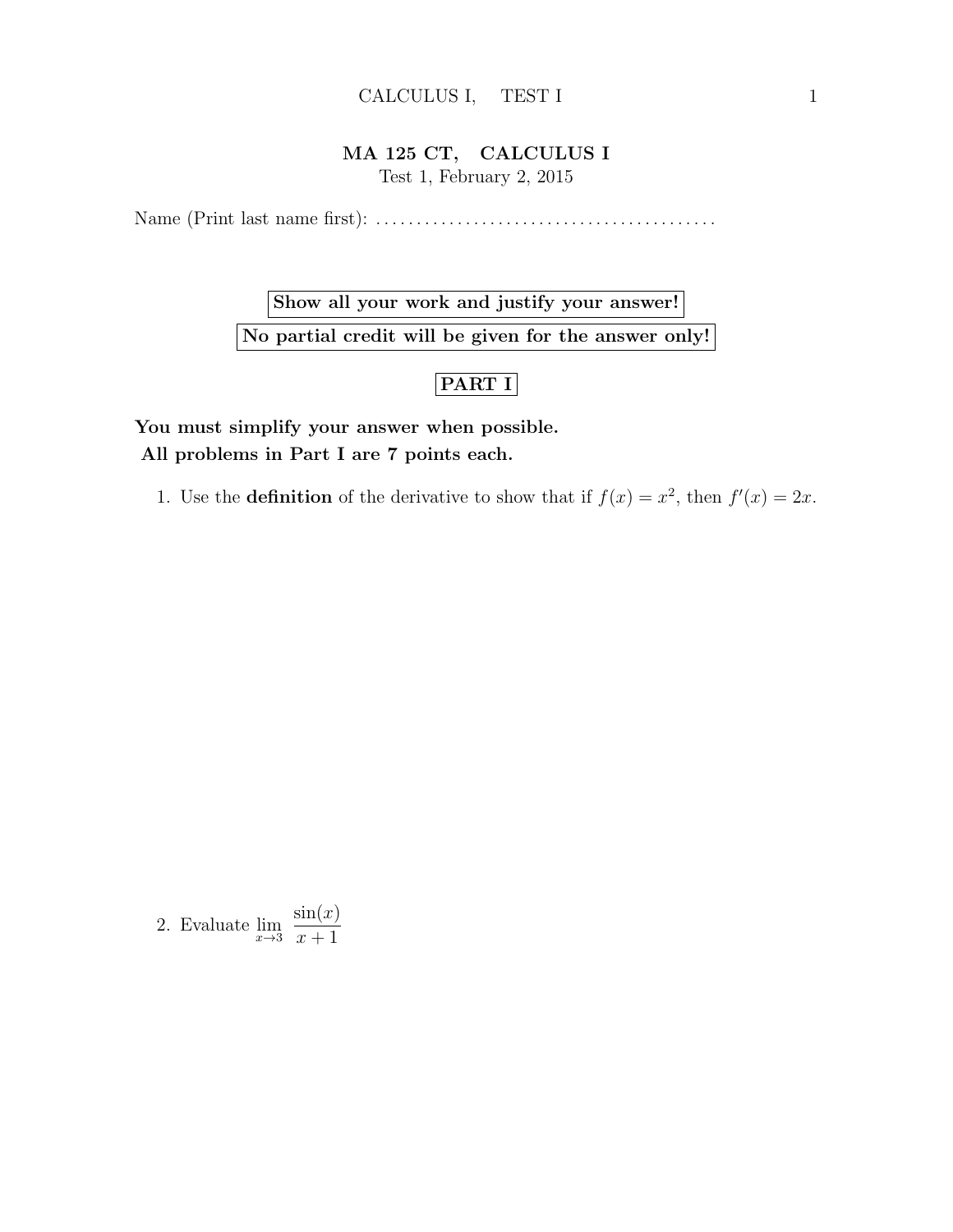3. Evaluate 
$$
\lim_{x \to \infty} \frac{x^5 + 3x^2 - 7}{-2x^5 + 4x^3 - x^2 - 6}
$$

4. Given that  $y = f(x) = x^2(x^3 + \sqrt{2})$  $\overline{x}$ , find  $f'(x)$ .

5. Given that  $y = f(x) = x^3 \cos(x)$ , find  $f'(x)$ .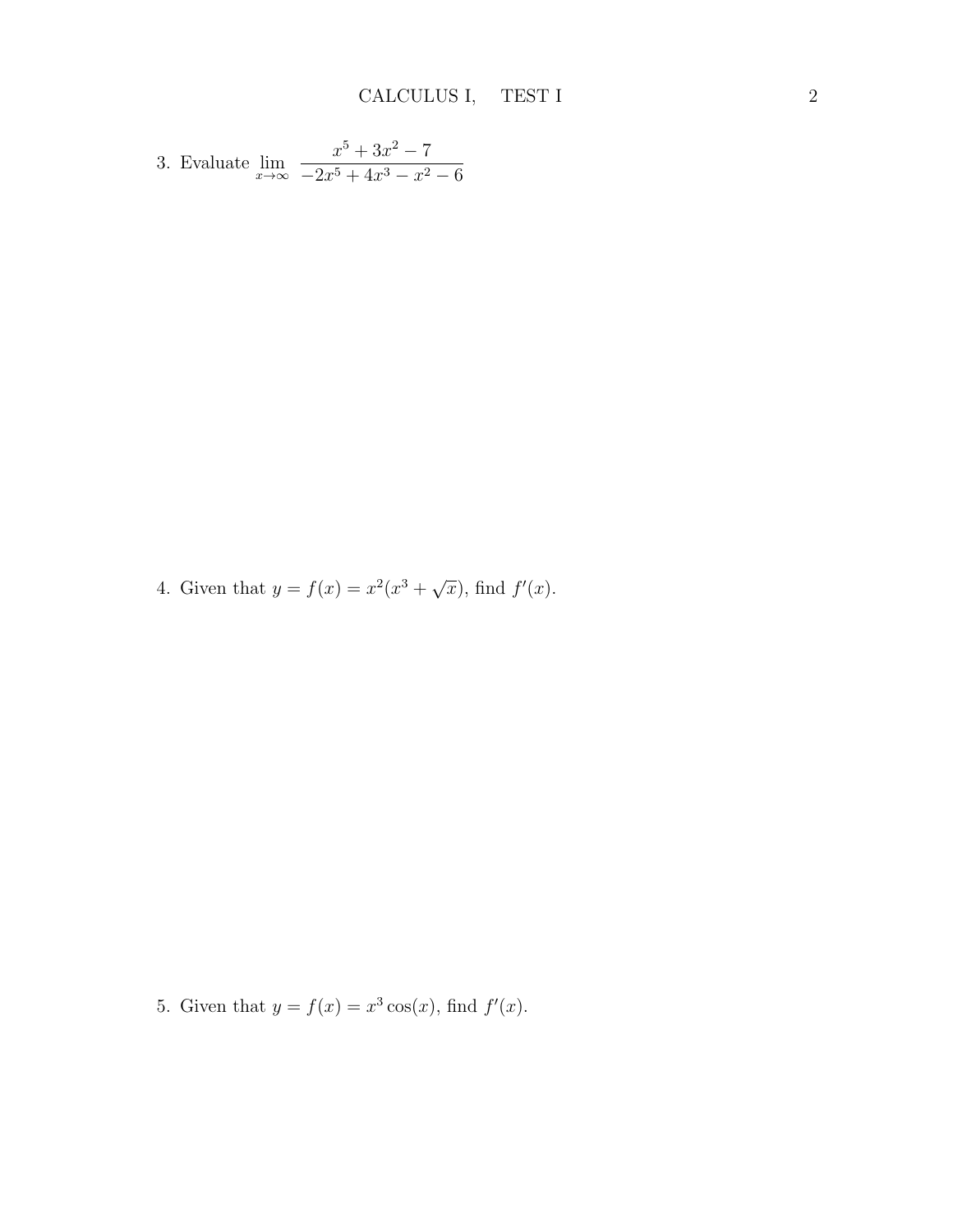6. Given that 
$$
y = f(x) = \frac{x^2+1}{x^2-1}
$$
, find  $f'(x)$ .

7. Find the equation of the tangent line to the graph of  $y = f(x) = \sqrt{x}$  at the point  $x = 4$ .

8. Evaluate 
$$
\lim_{x \to 2} \frac{x^2 - 4}{x^2 + x - 6}
$$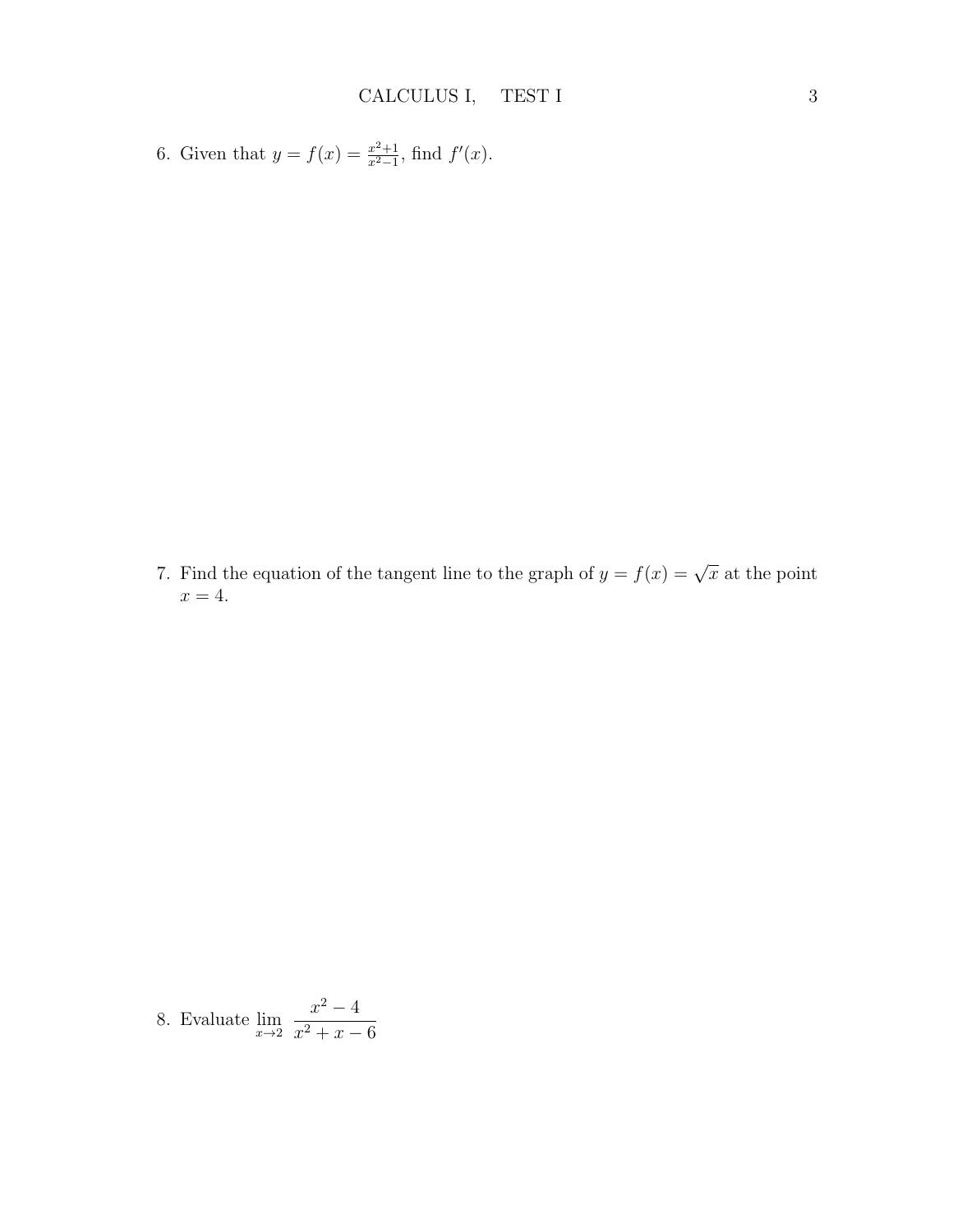9. If the position of a particle, at time t, is given by  $S(t) = 4t^3 + 2t$ , find the acceleration at time  $t = -1$ . Is at that time the **velocity**  $v(t)$  increasing or decreasing? Justify your answer.

10. Given the graph of the function below, state (a) where it is continuous and (b) where the derivative exist.

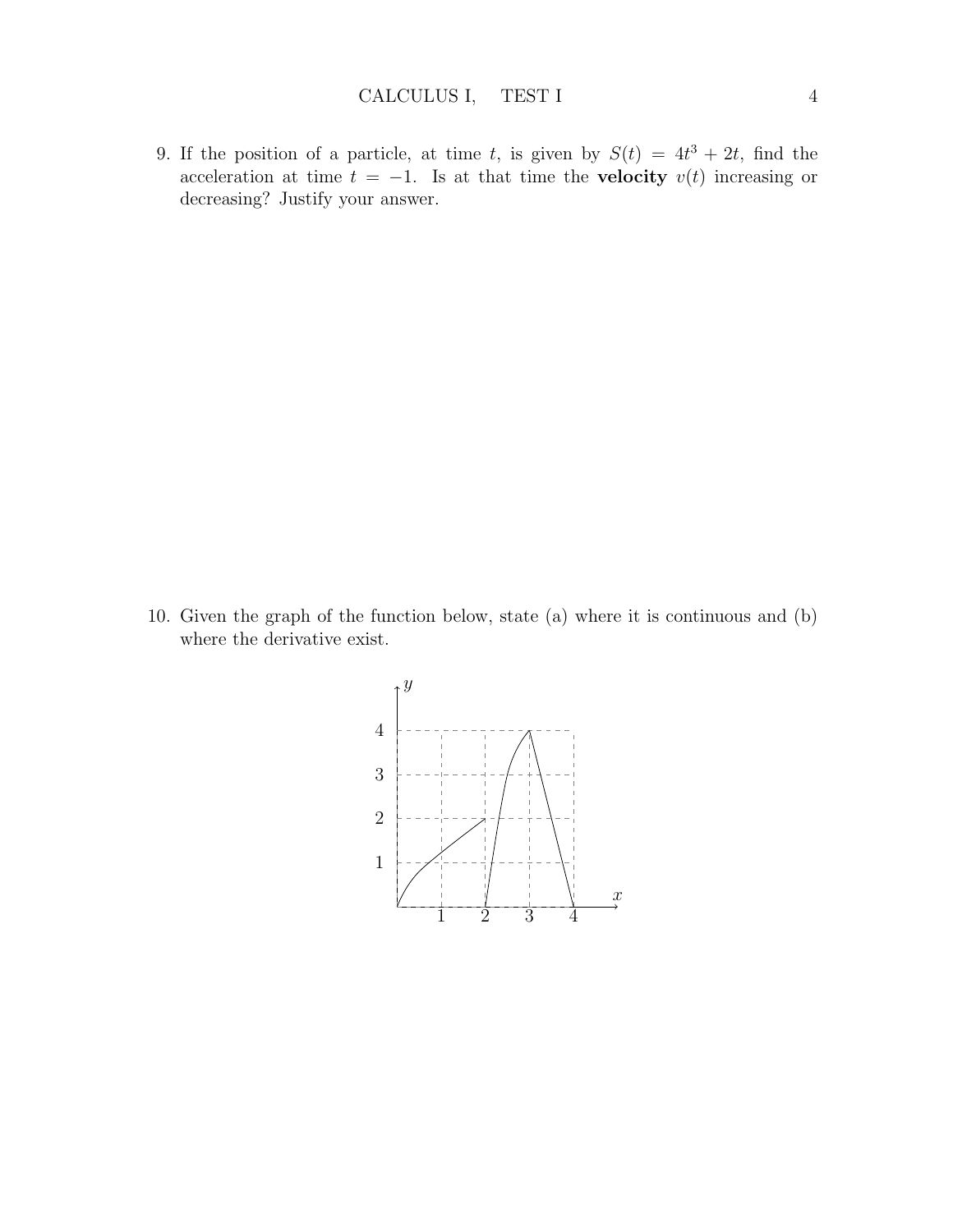# PART II

## All problems in Part II are 10 points each.

1. Evaluate

(a) 
$$
\lim_{x \to 0} \frac{\sin(5x)}{x}
$$

(b) 
$$
\lim_{x \to 0} \frac{1 - \cos^2(x)}{x}
$$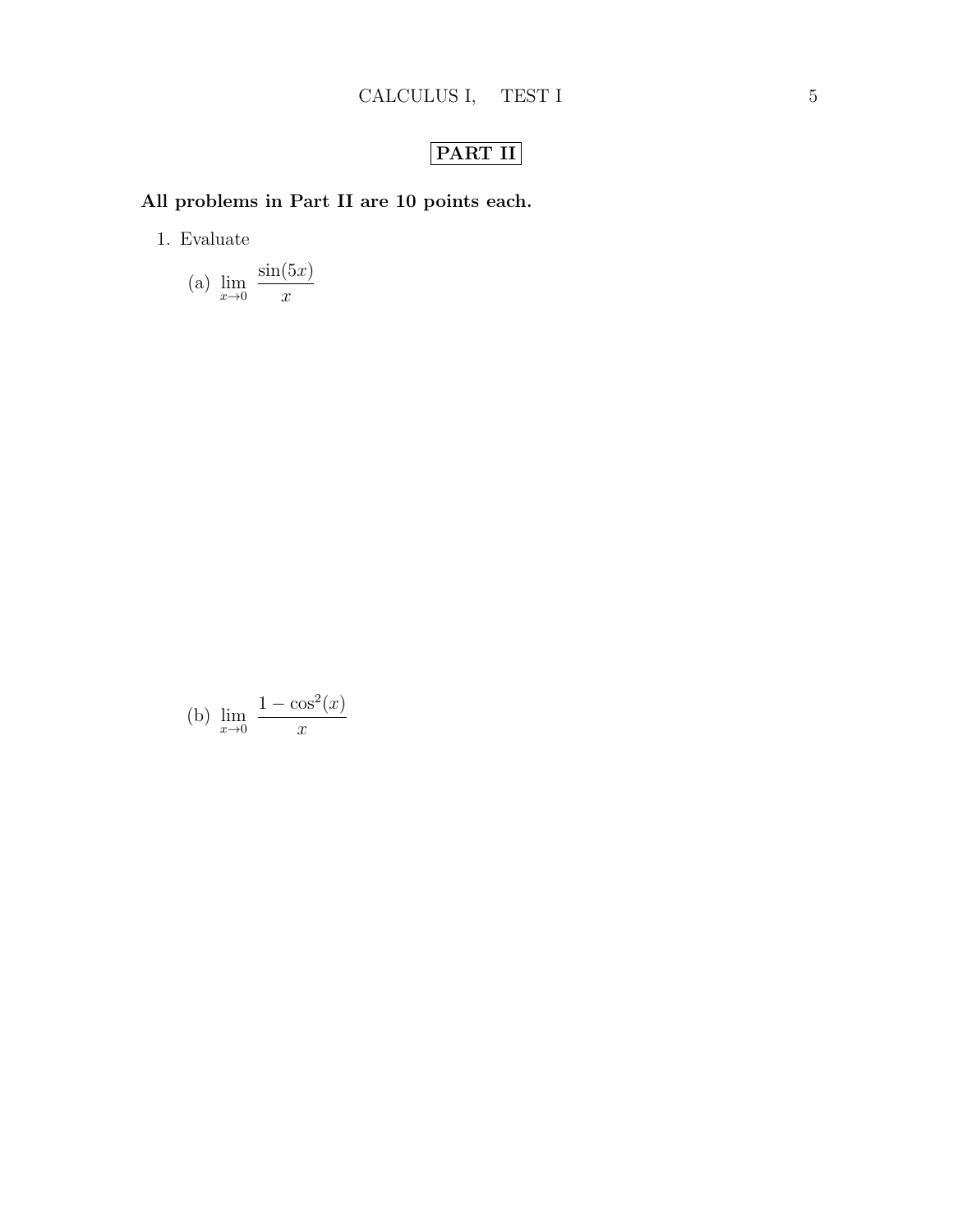2. Evaluate  $\lim_{x\to\infty}$ √  $9x^2 + x - 3x$